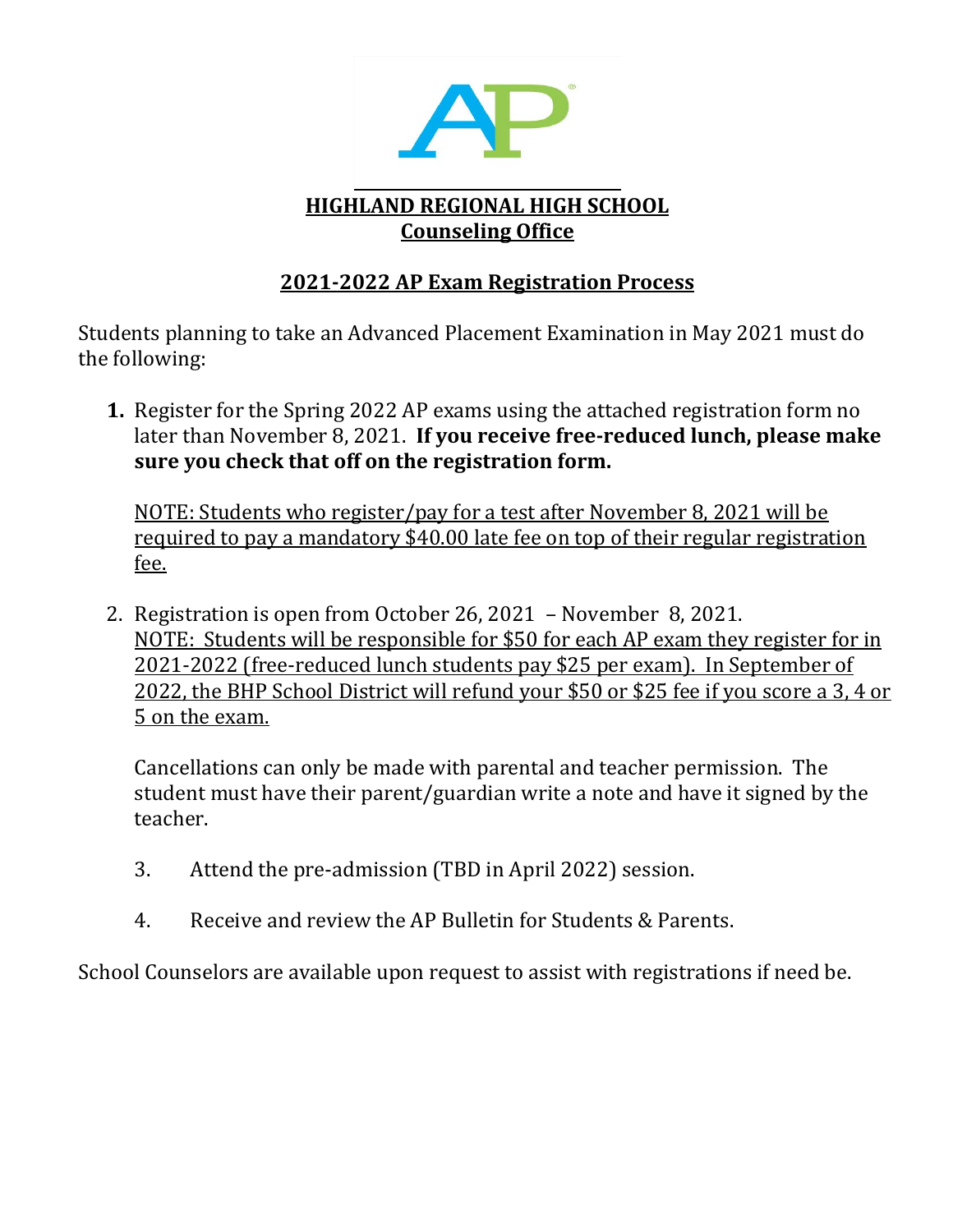### **2021-2022 AP Registration Form**

*Registration will be OPEN starting October 26, 2021 and CLOSING 3:00 PM on November 8, 2021*

Below is information needed for May 2022. NOTE:  $\text{Score} \geq 3$ 's will be refunded in the fall of 2022

#### **2022 AP fee per exam** - **\$50.00** (**\$25** Free & Reduced).

If you need a make-up test for any reason, the CollegeBoard charges a \$40 late fee per test. Check with your counselor for specific information.

#### **The CollegeBoard will NOT waive the fee for the following reasons:**

Illness, academic contests/events, athletic contests/events, conflict with non-AP exams, family commitments, ordering errors, other school events, school closing (local decision, non-emergency).

| <b>DATE</b>      | <u>owj en ele ene examply you plan to taken</u><br><b>MORNING - 8 AM</b> | <b>AFTERNOON - 12 NOON</b>                                 |
|------------------|--------------------------------------------------------------------------|------------------------------------------------------------|
| Week 1           |                                                                          |                                                            |
| Mon. May 2       | <b>US Gov &amp; Politics</b> (Mr. Corcoran) - approx. 3 hr               |                                                            |
| Tues. May 3      |                                                                          | Psychology (Mr. Harper) - approx. 2 hr 10 min              |
| Wed. May 4       | English Lit & Comp (Mrs. Munyan) -<br>approx. 3 hr 10 min                |                                                            |
| Thurs. May 5     |                                                                          | Statistics (Mrs. Whitaker) - approx. 3 hr 10 min           |
| Fri. May 6       | <b>US History</b> (Mr. Senft) - approx. 3 hr 25 min                      | Studio Art (Mr. Moustakas) - submit by 8 PM                |
| Week 2           |                                                                          |                                                            |
| Mon. May 9       | Calculus AB (Mr. Seibert) - approx. 3 hr 25 min                          |                                                            |
| Tues. May 10     | English Language & Comp. (Mrs. Bastelica) -<br>approx. 3 hr 25 min       |                                                            |
| Wed. May 11      |                                                                          | Biology (Mr. Nealis) - approx. 3 hr 10 min                 |
| Thurs. May 12    |                                                                          | Physics 1: Algebra Based (Mr. Schoening) - approx. 3<br>hr |
| Fri. May 13      | Music Theory (Mr.Tumminia) - approx. 2 hr 50<br>min                      |                                                            |
| <b>TOTAL FEE</b> | () Check here if you are eligible for<br>Free/Reduced Lunch              | Total Amount \$<br>Paid Online via MySchoolBucks_____      |
|                  | # of exams:                                                              | Check #:<br><i>*Make checks payable to Highland HS</i>     |

### *Below, circle the exam(s) you plan to take.*

**NOTE: All PM exams will conclude AFTER our 2:01 PM dismissal. It is the student's responsibility to have transportation for all PM exams. Students should make all club advisors and spring coaches aware ahead of time as no student will be dismissed BEFORE the official end time of any AP exam.**